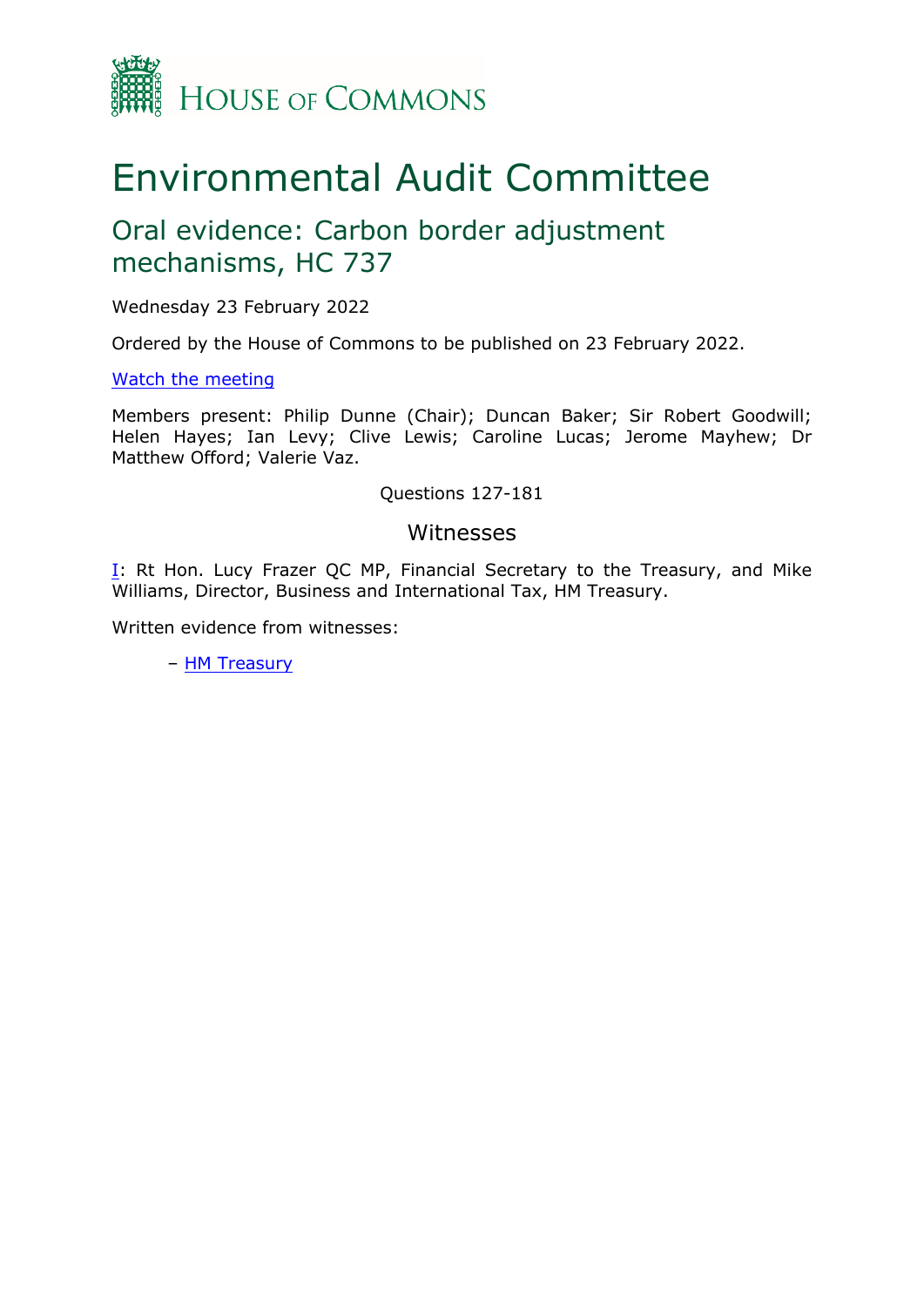

### <span id="page-1-0"></span>Examination of witnesses

Witnesses: Lucy Frazer and Mike Williams.

Q127 **Chair:** Good afternoon, and welcome to the Environmental Audit Committee for the final hearing of our inquiry into carbon border adjustment mechanisms. We are very pleased to be joined today by the right hon. Lucy Frazer QC, who is the Financial Secretary to the Treasury. Perhaps you will introduce your director.

*Lucy Frazer:* Yes. Thank you very much, it is great to be here. Mike, do you want to introduce yourself?

*Mike Williams:* I am Mike Williams, business director at the Treasury.

Q128 **Chair:** From our research, we are aware that the Treasury is interested in the whole subject of carbon border adjustment mechanisms, how they might follow on from the emissions trading scheme that we operate already for domestic production, and how they might interlink with other schemes being introduced by other trading blocs or nations.

We are also aware that you have not yet formed a view, which might limit what you are able to tell us. We assume, therefore, that whatever you say in this discussion is not at this point an informed view of the Treasury, not a finite position, but we are grateful to you for coming to talk to us so that we can have a dialogue about the issues you are thinking about and that are of concern. We hope to make one or two points that you might find of interest as well.

I will kick off with a couple of fairly basic questions about how you see the risk of carbon leakage causing challenges to the UK economy. How does the Treasury monitor and mitigate that risk?

*Lucy Frazer:* Thank you, Chair, and thank you for identifying the position that we in the Treasury are in at the moment. We are doing significant ongoing work in Government as a whole on carbon leakage. You will know that we have a number of calls for evidence out. We are, as you say, looking keenly at the solutions both domestically and internationally. In that context, the work of this inquiry is very welcome. We are looking forward to the insights that come our way. As you say, no final decisions have been reached, so we are very pleased to have the opportunity to have the dialogue that you mentioned.

As you highlight, it is very important to consider carbon leakage and its impact on the environment, and the impact on businesses if we take domestic measures—how that would impact on our imports. This is an issue both for the environment and for us as a competitive nation.

You asked how we monitor and look at that. You will know, having seen the net zero review, that we have analysed the work and the impact of carbon leakage. We know that there are a number of views on whether there is an impact in relation to carbon leakage measures. For example,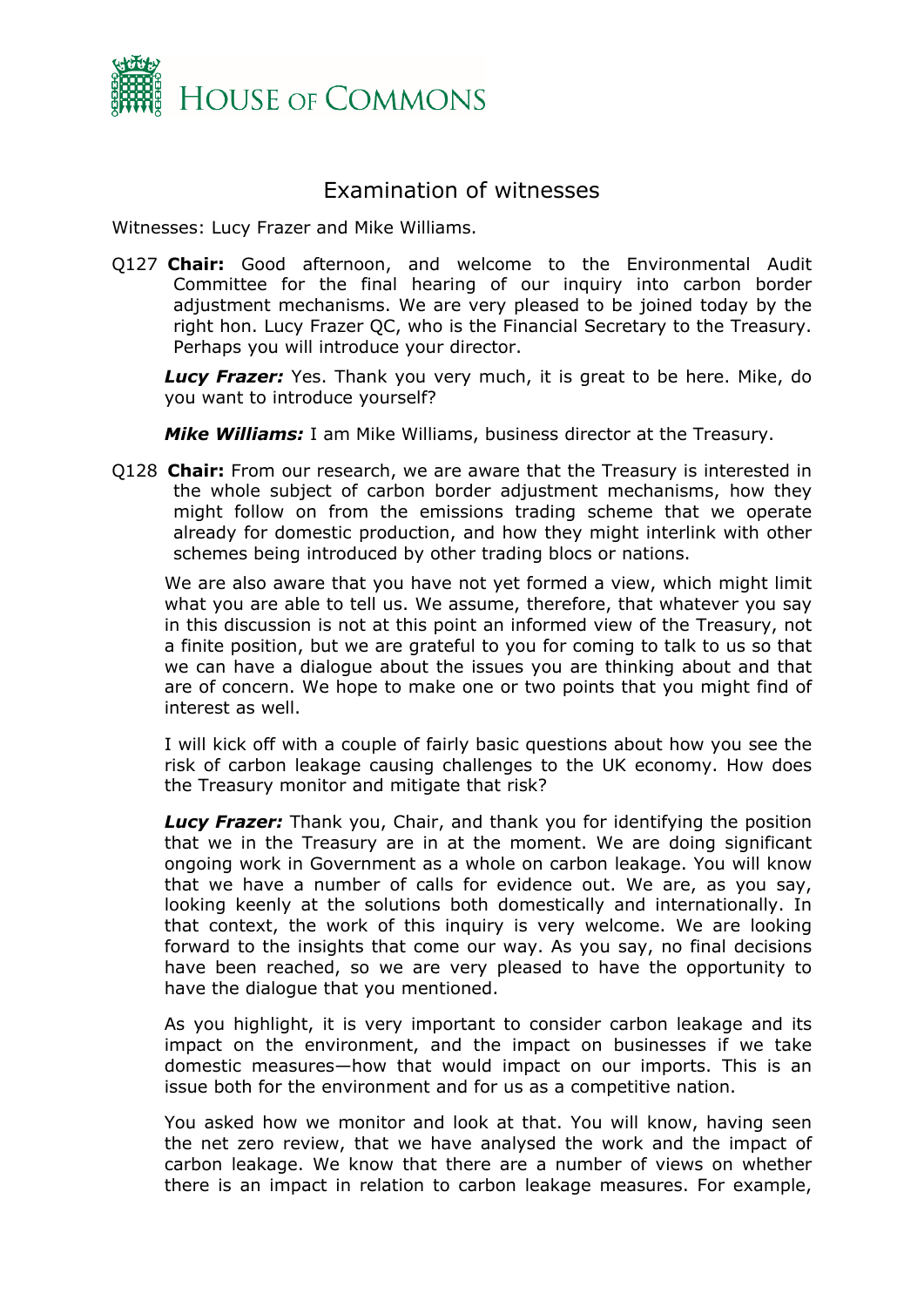

while the ex ante modelling tends to support the suggestion that differential carbon pricing between trading partners can create material carbon leakage risks, there are also studies looking at the first years of the EU ETS that find no evidence of leakage. It is an area that we will keep under review; it is very important for us to continue to monitor it.

Q129 **Chair:** Did you just say that there is no evidence of carbon leakage from the imposition of the ETS? Did I hear that correctly?

*Lucy Frazer:* The first years of the EU ETS, and limited to no evidence.

Q130 **Chair:** Okay. Have you seen evidence of carbon leakage from other activity? In other words, have other pressures on energy intensive manufacturing activities in the UK led any to offshore, and could that conceivably be related to green energy policy propositions or increased costs of operating in the UK as a result of environmental policy?

*Lucy Frazer:* From the evidence that I have looked at and read—I am sure you have seen this as well—the view is that at the moment people are not moving their businesses offshore in order to take advantage of less restrictive regimes. The question is whether they will do that in the future, whether they make a decision as to where their next manufacturing plant might be. We will see.

Q131 **Chair:** Have you had representations from business concerned about an increasing carbon price in the UK potentially leading them to make those decisions—essentially threatening, whether implied or explicit?

**Lucy Frazer:** I have been in office only a short while, and I would not say that that is the thing that is coming through my communications as one of the key issues, but Mike, you might have a better feel for that.

*Mike Williams:* I think that is right. Such concerns that are expressed are less specific; they are more a general concern that, if the level of taxation of carbon in the UK—the price of carbon in the UK—were significantly higher than elsewhere, we might get that incentive effect, but it has not been quite as tangible or direct as you have suggested.

Q132 **Chair:** Apparently the latest figures show that 43% of UK consumption emissions arise from imports. The whole purpose of the CBAM scheme is to bring imports into a regime. To what extent is that something that the Treasury wants to do? Is that initiative being led by the Treasury, or is the Treasury being encouraged by other parts of Government to look into such issues?

*Lucy Frazer:* We work very closely with BEIS on the issue of net zero and whether we solve that through CBAM or other measures—for example, the ETS. We are going to consult on that scheme shortly. It is something I am working on very closely with my counterpart in BEIS. Obviously, BEIS is in charge of climate policy and we have other responsibilities in the Treasury, but they are combined.

Q133 **Chair:** You mentioned that the changes to the free ETS allowances will be under consultation shortly. Is it the intent of the Treasury to gradually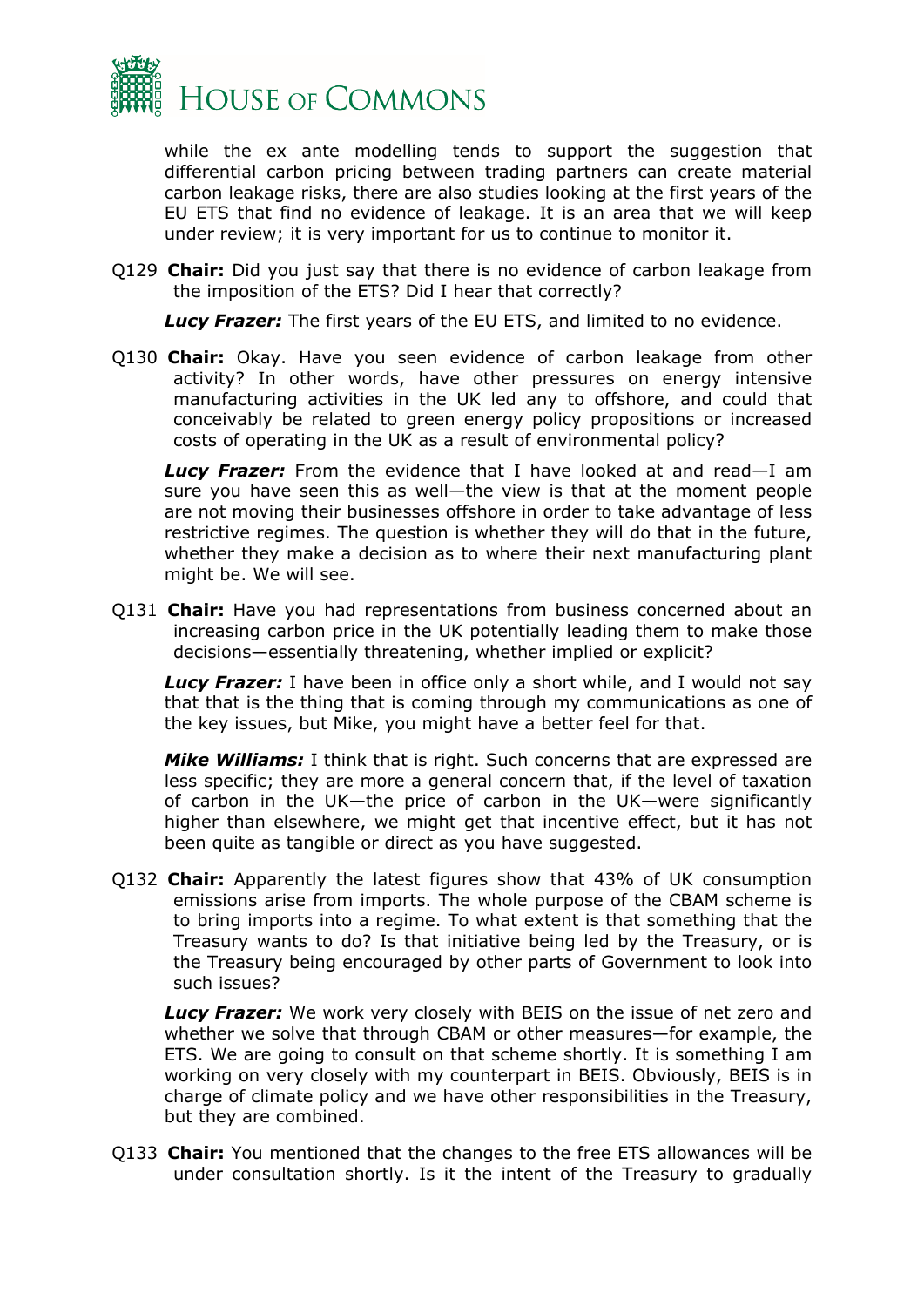

wean high energy intensive businesses on to an emissions trading scheme, and how is that going?

**Lucy Frazer:** We launched the ETS last year, so it has been in operation for a year, and we have publicly committed to two things. One is to explore expanding the scope of the ETS to two thirds of the uncovered emissions, so the answer to your first question is yes, on the basis that we want to extend it beyond the industries that are currently covered. We have also committed to introduce a net zero consistent cap no later than 2024.

Q134 **Chair:** To what extent do carbon taxes for imports coming to the UK play a role in the negotiation of the trade agreements that we are negotiating at pace around the world, following leaving the EU?

*Lucy Frazer:* Generally we are keen to ensure that FTAs support our climate ambitions. For example, our recent FTA with Australia has an environment chapter that commits both parties to work together to tackle climate change and uphold our obligations under the Paris agreement. I am sure you will be interested in the international schemes that are considering CBAMs of some sort. If we go down that road internationally, that is probably an international agreement outwith a trade agreement, by which I mean separate from: we are not necessarily going to agree to a CBAM within a trade agreement, but obviously we would ensure that we are continuing to meet our net zero ambitions.

Q135 **Chair:** We are going to come on to multilateral versus unilateral shortly, but do you think this could be a hindrance if we were to move ahead of other international agreements in reaching trade agreements with groups like the CPTPP?

*Lucy Frazer:* I suppose there are two points to that. One is that the challenges we have with the environment are an international issue, so we need to solve them internationally where we can, and it is important for countries such as ours to lead on that. It is important for us to send a message that that is something we are committed to. With the CPTPP, we are acceding to an existing arrangement, so our scope to do something in addition to what is already there is limited.

Q136 **Chair:** In other words, that would not form part of that agreement. It would have to be done separately.

*Lucy Frazer:* Yes, because we are acceding to something that already exists.

Q137 **Chair:** If we and the EU, for example, were to move ahead with a scheme, it would have to be negotiated in such a way that it did not conflict with other international trade agreements that we had.

*Lucy Frazer:* I think our scope to change what is already there is limited, so we would have to do something separately.

Q138 **Caroline Lucas:** Could say a little more about UK consumption emissions? Given that there are more emissions from consumption and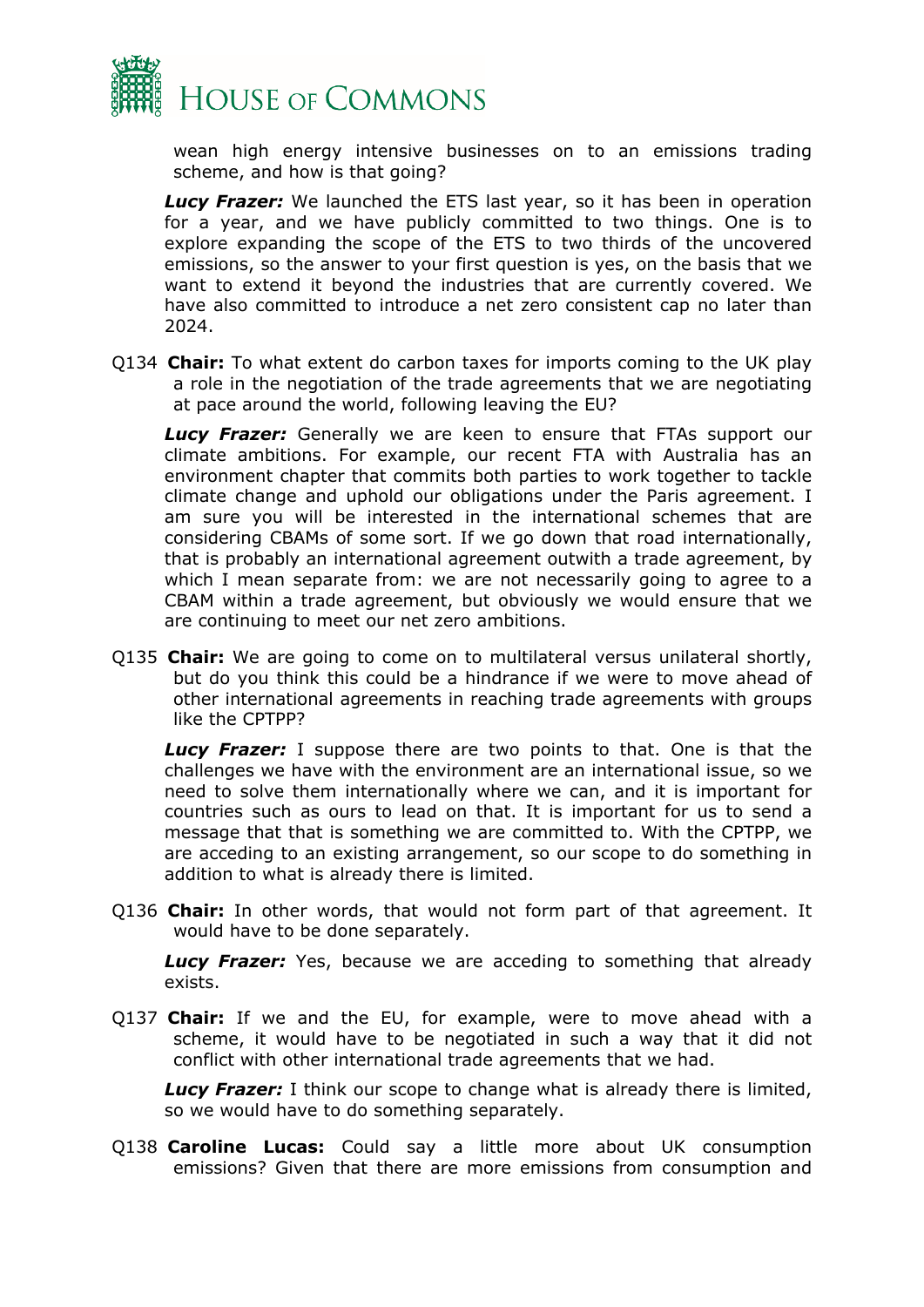

imports than from territorial emissions, if we did not go down the route of a CBAM, could you say a little more about what the next options are? What is highest up the Treasury list of possibilities? Would it be around product standards? What other ways are you considering?

*Lucy Frazer:* We have to remember what levers we have in order to control emissions. Domestically, in relation to production, we have more measures to control than we do in relation to consumption and imports outside of things like CBAM. On our agenda is carbon pricing, which you know has been very effective, so we have managed to get the use of coal down by 84% as a result of carbon pricing. We have talked about the ETS. As I mentioned, we are consulting on the next steps in relation to that shortly.

We also have a number of calls for evidence out. The UK Government and the devolved Administrations launched a review of free allowances last April, and we will consult on that in due course. We have a BEIS review of the schemes to compensate energy intensive industries for indirect emission costs in electricity prices in June. We launched in December last year a call for evidence on the market for low carbon goods. We have made a commitment through our sixth carbon budget to have one of the world's most ambitious climate change targets—a 78% reduction in carbon emissions—and we have quite a lot of work in train, as I have just mentioned, to achieve that.

Q139 **Caroline Lucas:** Do you have a sense of when we will know which of that menu of options you will light upon?

**Lucy Frazer:** We are already doing carbon pricing in the ETS, so it is obviously developing. You mentioned product standards as well, and that is something we are looking at. They are all in progress, although they will all have different timescales. This isn't something we are standing still on.

Q140 **Chair:** May I ask one final question before I hand over to Jerome Mayhew? Who in the Treasury ministerial team was responsible for the net zero review?

*Lucy Frazer:* I am the Minister responsible for net zero. The Exchequer Secretary is responsible for other aspects of energy, and the Chancellor is responsible overall.

Q141 **Chair:** And the Chief Secretary?

*Lucy Frazer:* He is responsible for spending, so I suppose he has a role in that as well.

Q142 **Chair:** So, to the extent that spending follows from net zero policy making, he will also be involved.

*Lucy Frazer:* He would be engaged, yes.

Q143 **Jerome Mayhew:** Minister, before we move on to the core part of my questions, can we go back to the evidence of historic carbon leakage? We heard interesting evidence in, I think, the first session of our inquiry from representatives of the chemicals industry. As they described it, it is not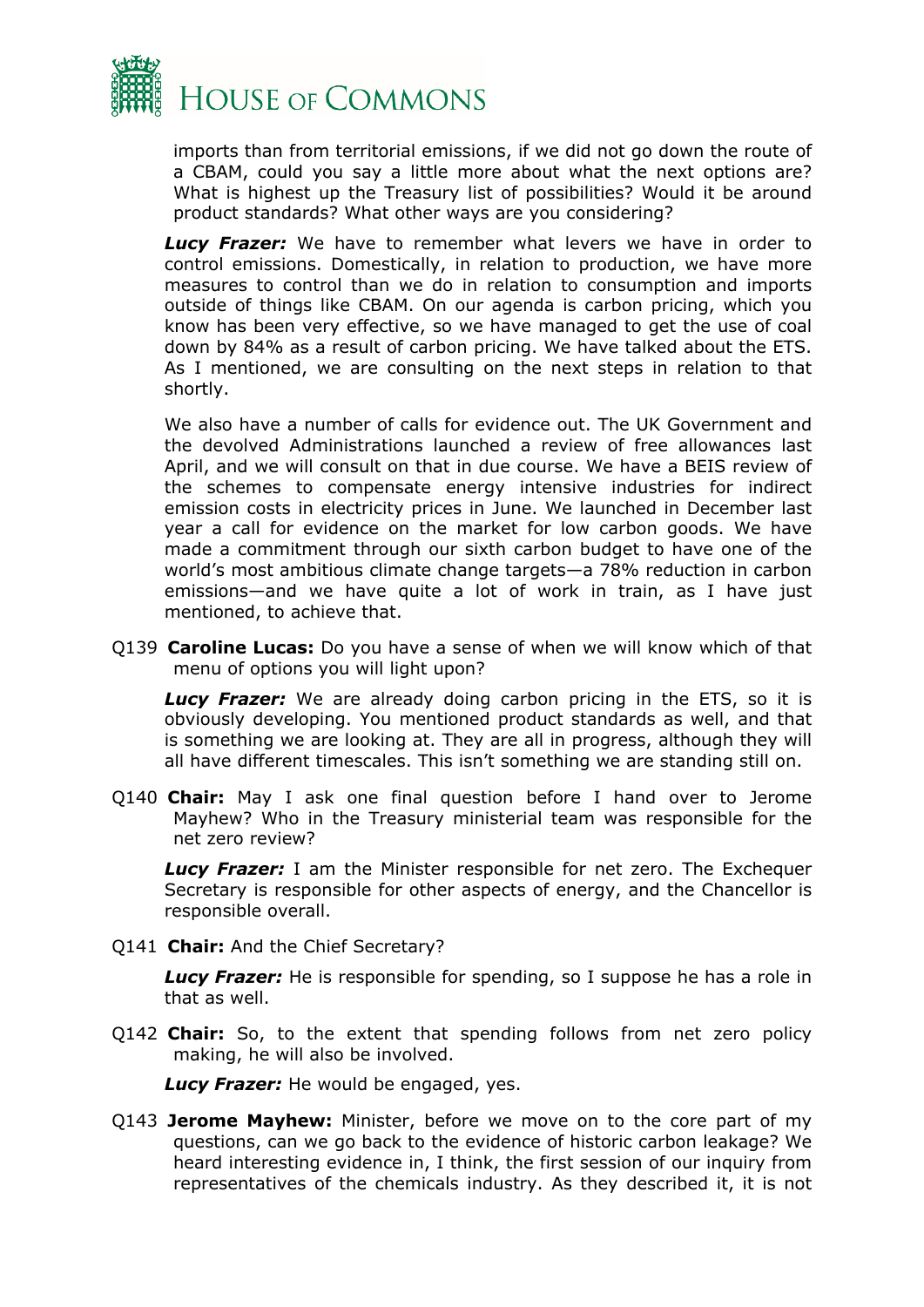

so much that you are going to take a plant and shift it overseas, but that if you look over the last 10 years at the record of investment for additional or replacement capacity in the United Kingdom, you will see that it just isn't there, and that in itself is evidence of carbon leakage. Perhaps this is question is more for Mr Williams than the Minister; I don't know. In your review of the evidence for or against the existence of carbon leakage historically, did you assess that as a particular factor?

*Mike Williams:* We would always be concerned to look not just at the static picture and what happens to the manufacturing plant and whatever you have now, but at what happens to future investment. Equally, you can see from other aspects of tax, where analogous, that the greater the difference in price or level of tax, the greater the incentive to shift. There is a difficulty. You see this quite often with tax, and you see it here as well, and it is very difficult. You can't be sure that if the differential is significantly greater, you will have a more marked effect. What is very difficult—I think this is true here as in tax—is sort of scaling that where you have not got much evidence. That is where the difficulty lies.

Q144 **Jerome Mayhew:** You must be right, logically, that the greater the differential, the greater the incentive to move production. As we have seen over the last six months, the cost of carbon has only been going in one direction. The last time I checked a couple of weeks ago, it was trading at £56 a tonne. Would you accept that even if the historic evidence is nuanced—if that is the Treasury view—would it also be the Treasury's expectation that the impetus towards carbon leakage is only going to increase in the future?

*Mike Williams:* That depends on what other countries do vis-à-vis the UK. It is not just the UK that has made significant commitments towards net zero—it is other countries as well. I sense this is part of your question, Mr Mayhew. If you sense that there are free riders, if you like, out there who either don't meet their commitments or never make commitments, then I think the greater the differential, the more you would need to be concerned about the issue. That is probably why policy measures like CBAMs are moving up the international agenda—because it is, of course, not just the UK that will be concerned about that.

Q145 **Jerome Mayhew:** Wonderful—we are all cheering behind the international effort for there to be a global approach to this and I fully accept that the Government's primary objective is to have an international approach, but I think we have to accept that world peace is unlikely to break out anytime soon, and neither is an international approach on climate change.

That leads me neatly on to the actions that the Treasury has been taking to develop multilateral solutions to carbon leakage. We have been told by a number of Ministers over the last 18 months or so that this is an international problem and it requires an international solution. What is it? What steps have the Government been taking to achieve that international solution?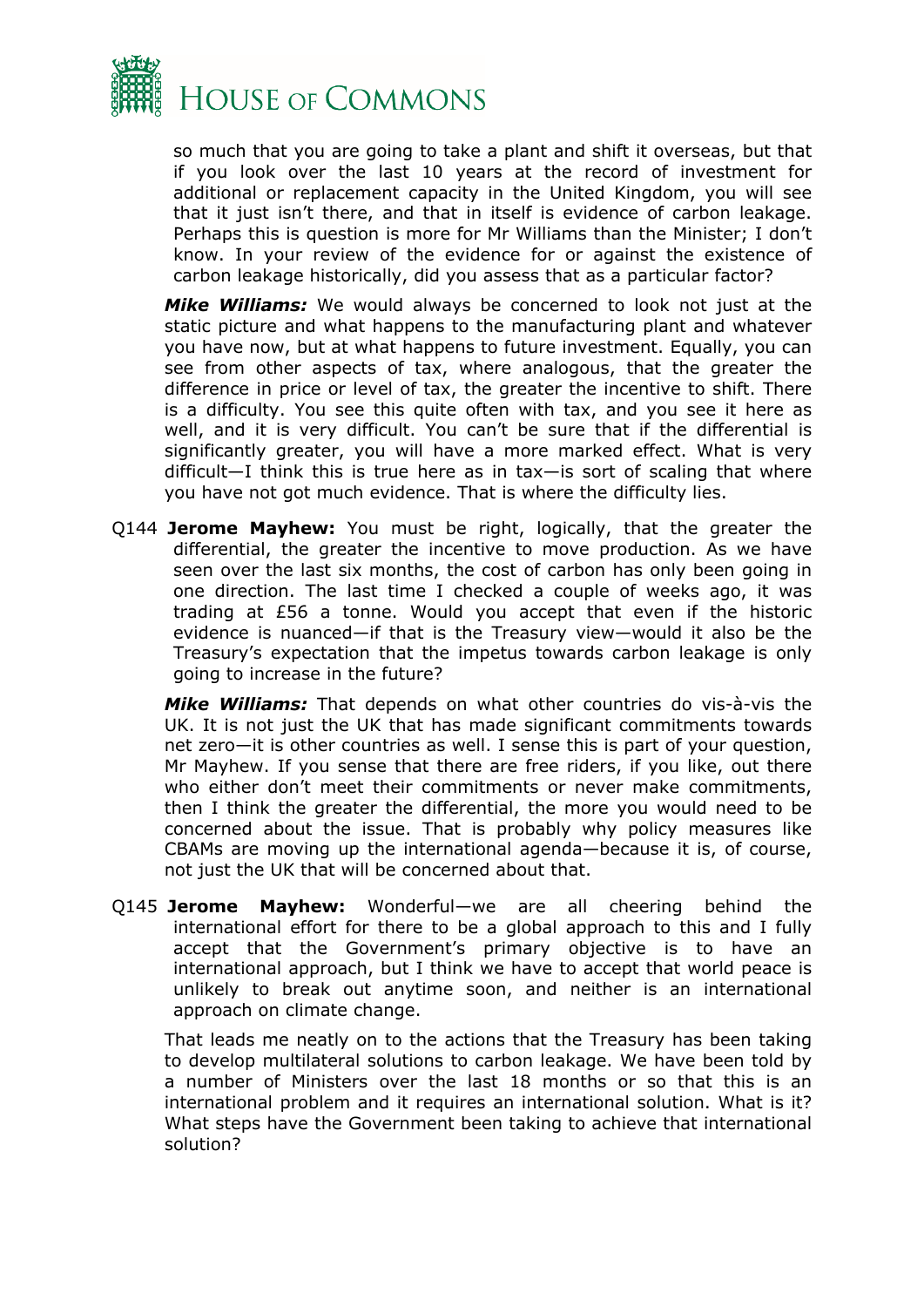

*Lucy Frazer:* May I touch on the first question first, and then come on to that? You make some valid points, but you also have to bear two things in mind. There are a number of reasons why people choose to invest in a country, which isn't just about profit. It is about stability. It is about attracting people to come to that particular country—do people want to live and work there? That is an investment choice about where you base your company.

I think there is a wider point. One of the reasons why I said that it is important that we lead this work, and that we have an international solution, is so that manufacturers across the globe realise that wherever they base themselves there will be consequences. The country that they are in may not have any domestic regime yet, but in the future it may have a domestic regime, or be subject to some sort of import taxation. They will be looking to the future; it might not be worth their while investing in a particular country, although it is doing nothing now, because they will have an eye to the future.

Q146 **Jerome Mayhew:** It is very interesting that you mention that because even the conversation around the imposition of CBAMs is already having a real impact on manufacturing businesses around the world. In South Africa, for example, I am aware that the automotive industry is so concerned about the European Union imposing a form of CBAM that it is changing manufacturing processes even now.

*Lucy Frazer:* So it does have an effect. But you asked me what we are doing as a nation on the international stage.

Q147 **Jerome Mayhew:** How are we getting the agreement that we say we want?

*Lucy Frazer:* The first thing to say, obviously, is that we took a significant role in COP, in terms of bringing other people to the table to reduce their carbon emissions. I know you know all that, so I won't repeat it, but I think it is important to remember.

In our presidency of the G7 we have put carbon leakage on the agenda and have made some significant progress in getting it on the agenda so that countries are talking about it. I don't think we can underestimate the impact of what we did in that role. It's not just about leaders talking about it. We brought to the table Finance Ministers and central bank Governors, and so it is now globally recognised that this is an issue that we need to solve internationally. I think that is a real achievement. What we are seeking to do, with Germany now, is to continue that work through the G7.

You will know that out there a number of carbon schemes are being proposed. There is the German climate club. There is the IMF's international carbon price floor. The OECD has some suggestions. Our role in that is to work and keep abreast of those developments—to keep interested in them and see how they develop.

Q148 **Jerome Mayhew:** One example of the kinds of clubs that you have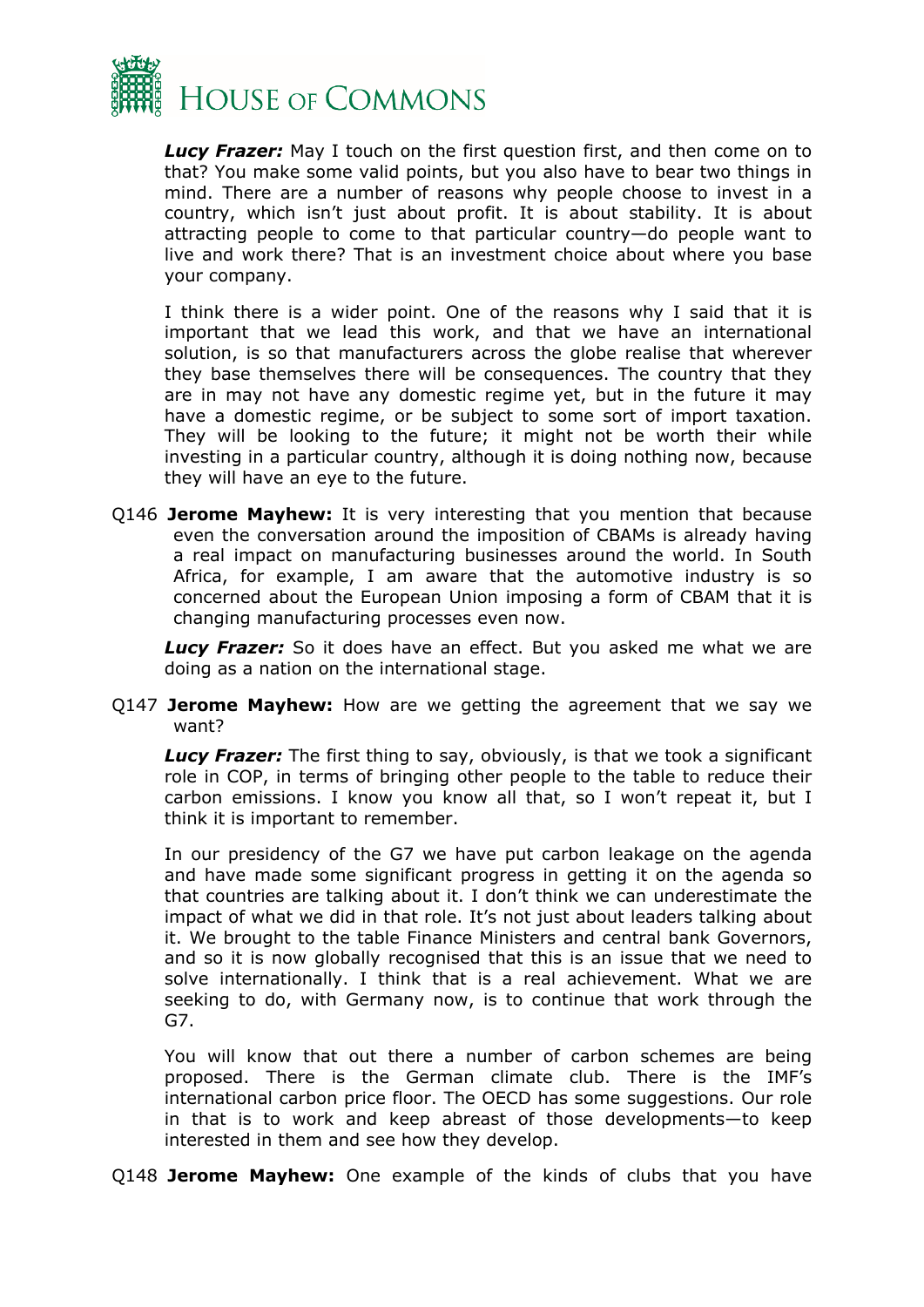

described is that which was announced between the USA and the European Union—the global arrangement on sustainable steel and aluminium. This was, in my language, the low-carbon steel agreement. It was specifically said in the announcement that it was open to other likeminded countries. Do you think it likely that the United Kingdom may wish to explore membership of that particular agreement?

**Lucy Frazer:** It is a very interesting proposal and is at its very early stages, so we will monitor it closely. We are interested in addressing carbon leakage multilaterally, so obviously we would welcome an opportunity to explore that further. It sounds interesting, and we obviously have our own section 232 discussions going on with the US as well. I think any arrangement that we can come to bilaterally or multilaterally to solve this, either across the board or sector by sector, is something that we are open to having.

Q149 **Jerome Mayhew:** I very much welcome the point that you made about Germany taking on the presidency of the G7 in December. In their prospectuses for what they seek to lead on, carbon leakage is their first priority. It is really interesting that that has built on the United Kingdom's leadership of the G7. How close do you think we are to multilateral agreements on carbon emissions? There are the various clubs, and there are interesting proposals. Are we going to get to this in the 2020s? Do you see that as being a solution? I am going to rephrase that. The primary objective of the Government is to have a multilateral solution to carbon leakage. When do you decide that you have tried and failed, and at what date do you start thinking, "You know what? A CBAM—hopefully a multilateral CBAM—is the next best alternative"?

**Lucy Frazer:** As I said at the outset, we are exploring all options, so there is not a date at which we will say, "Now we are only going to do our own thing." We are exploring everything at the moment. You said our primary objective is multilateral, and obviously that would be the perfect solution, but I mentioned some of the things that we are doing unilaterally. The ETS scheme is a unilateral scheme. The EU are developing their own scheme, and we may be able to work alongside that.

Q150 **Jerome Mayhew:** We essentially copied what they did with the EU ETS, didn't we?

*Lucy Frazer:* Yes, we have done it. We are developing it, and we are broadening it. When you say, "What is the date?", I don't think that I, a Minister in the Treasury, can say, "This is the date at which there is going to be an international solution," because they are all at a very early stage. The EU have set out their timetable. It is quite a tight timetable, because it has to go through quite a number of procedures, but they have set out a timetable. I cannot say what is going to happen internationally, because we are but a player in that, but we are obviously exploring our own options as well.

Q151 **Jerome Mayhew:** The final area that I want to explore with you, if I may, is the potential for tensions within the various Departments of Government. The Department for International Trade is rightly very keen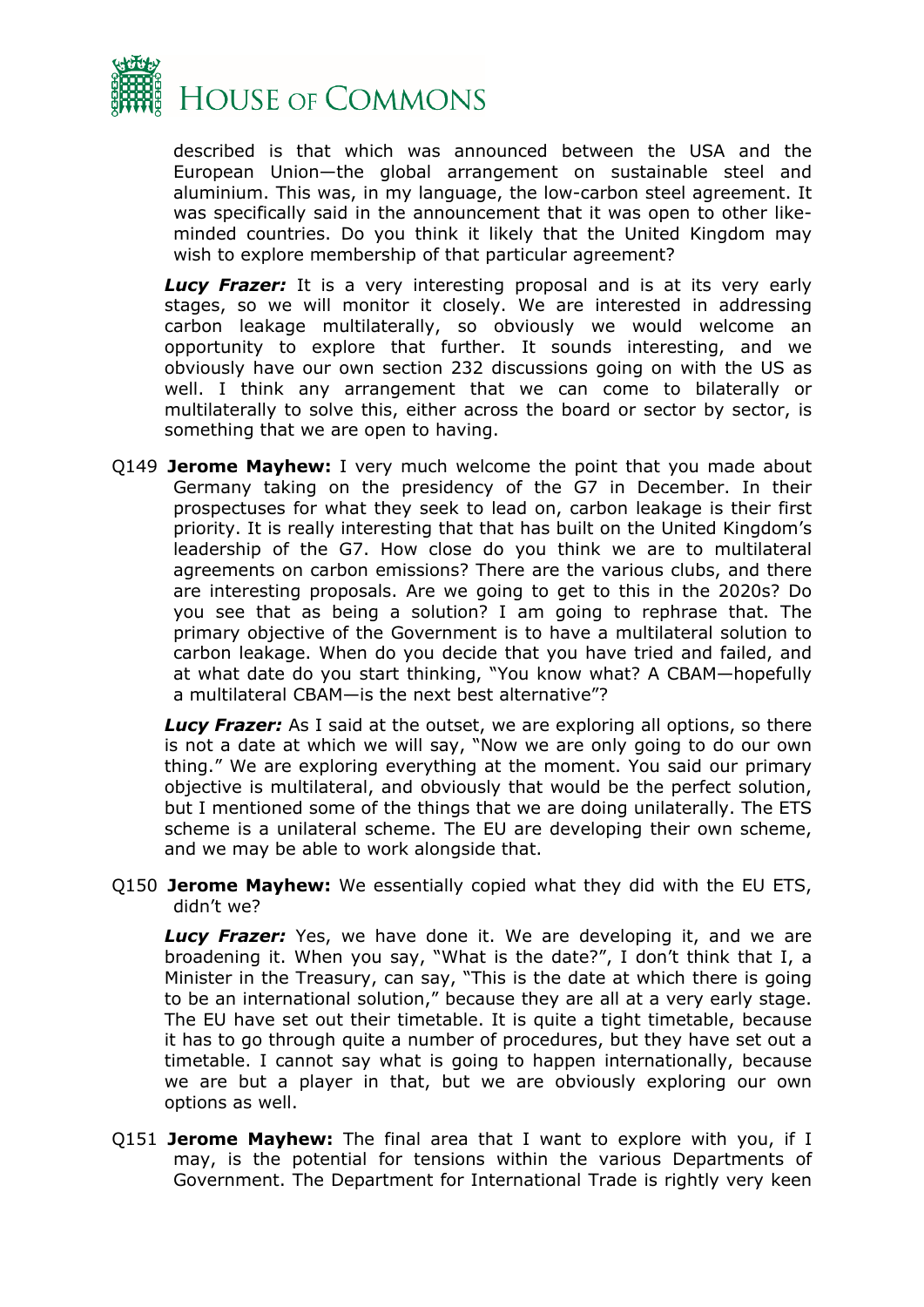

to explore free trade agreements, and it has sometimes been said that an imposition of some form of CBAM, on top of what would otherwise be a fairly straightforward free trade agreement, might complicate the role of Government in developing these. But we did hear evidence from Professor Michael Mehling of MIT, and his view was very interesting. I wonder whether either of you would like to comment on it. He said that introducing measures such as CBAMs "would not necessitate a renegotiation of existing agreements," as such measures would be considered "the extension of an internal measure," which is "part and parcel of international trade relations, with sales taxes, VAT" and the like. He is saying that, essentially, it should be viewed as the imposition of a national tax, and therefore outside the scope of an FTA. Does the Treasury have a view on that? Is that a view that either of you have come across before, and what would be your response to it?

*Mike Williams:* We have come across the view. You have to factor in, though, the WTO and GATT rules in relation to CBAMs. In reality, when you look at any particular form of CBAM, you probably are more constrained there, because clearly we have the international obligations under the WTO rules and you have to comply with those. If you look at the EU CBAM, you can see the EU making similar efforts to ensure that their CBAM stays within the WTO rules.

Q152 **Jerome Mayhew:** Under WTO rules, there is an exemption for climaterelated policies, isn't there?

*Mike Williams:* They are subject to constraints in relation to imports of goods where there will have been carbon emissions. If you look at the other end, the ability to impose CBAMs on exports, you see more constraints, because the bar to a Government, a state, intervening in the market is greater with exports.

Q153 **Helen Hayes:** In the industrial decarbonisation strategy, the UK Government indicate that they plan to continue with free ETS allowances in the immediate future and to consider new measures, such as on the treatment of imports, only in the longer term and particularly in the 2030s and 2040s. What is the rationale for the delay in introducing new measures against carbon leakage?

*Lucy Frazer:* Can you just repeat that? Sorry.

**Helen Hayes:** In your industrial decarbonisation strategy, you indicate that you plan to continue free ETS allowances in the immediate future and to consider new measures only in the 2030 or 2040s, so my question is: why the delay in considering new measures to address carbon leakage?

**Lucy Frazer:** We have actually got a review at the moment into free allowances. That review started in April, and we will have to look at how free allowances would interplay if we did bring in a CBAM, because we wouldn't want somebody in this country to get a free run on carbon emissions while we were charging somebody else on imports. The answer to your question on timing would be that obviously industry has to prepare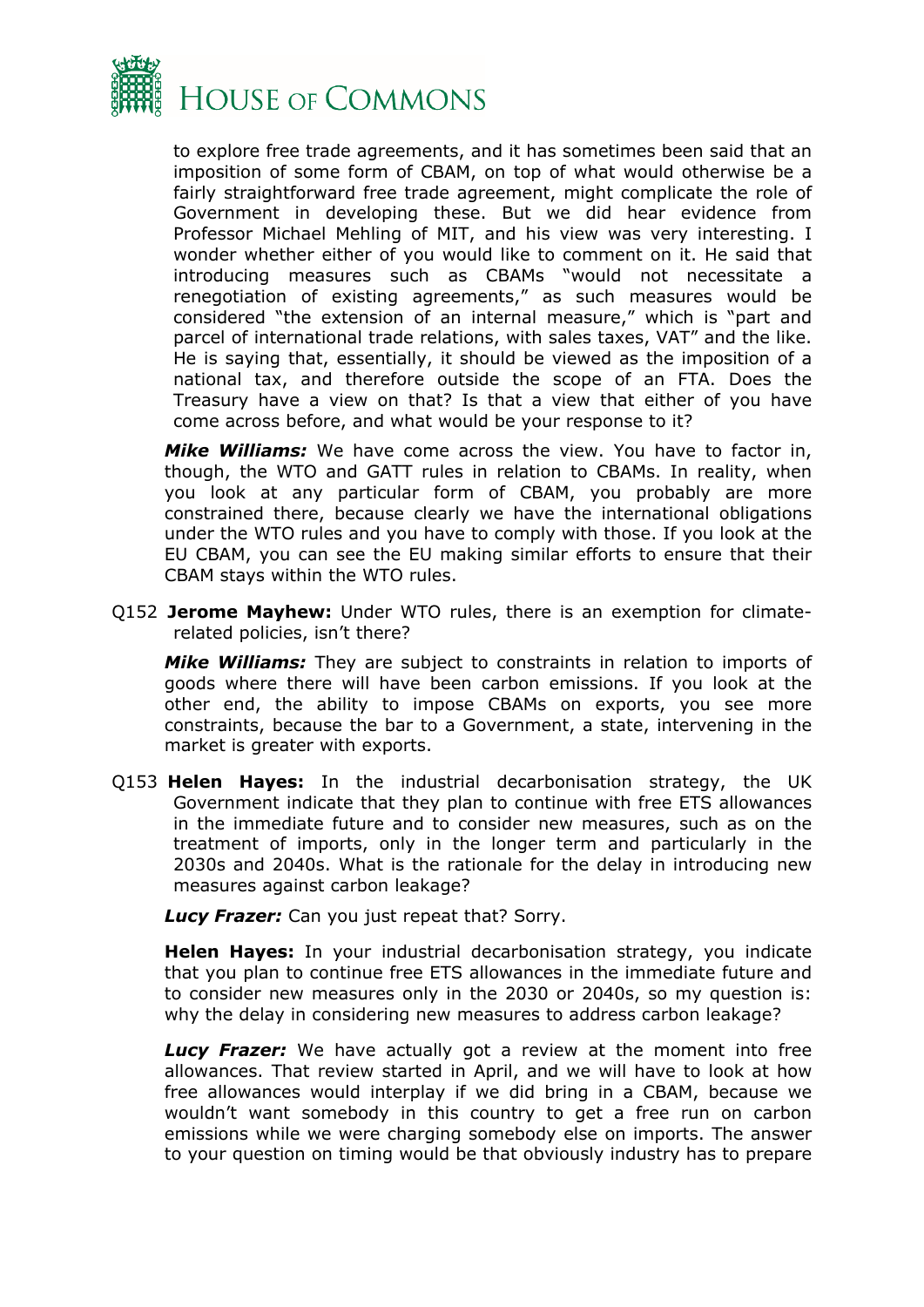

and adjust, to ensure that it can continue, and continue to be competitive, in what are fundamental markets and industries.

Q154 **Helen Hayes:** It is accepted that industry needs time to prepare, but industry can prepare only once it knows what the Government's approach will be.

*Lucy Frazer:* As I said, we are in a consultation—we have launched a review into free allowances. It started in April with a call for evidence, and we will consult on that in due course. We are also exploring the ETS as a whole, which we'll also report—well, that consultation will open quite shortly. So businesses will have our views and can prepare on top of that.

Q155 **Helen Hayes:** What do you expect the timescale to be for that—for a firm view so that business can start to prepare?

*Lucy Frazer:* Mike, do you want to come in?

*Mike Williams:* It depends on what aspect. A key thing is that if you are to introduce a CBAM, you have to have a measuring mechanism; you have to specify how you measure the  $CO<sub>2</sub>$  emissions on the good or whatever it is that is brought into the UK. You also have to have a mechanism for working out, to the extent that a price is being paid for that, what you allow to be included in the price and what you say is peripheral or extraneous. You have to allow time for businesses to put the systems in place to do that, so you have to develop it and then they have to have time.

To go back to Mr Mayhew's example of a car manufacturer in South Africa, if we were to introduce a charge on their production from South Africa coming into the UK, they obviously would need to know how they measure the  $CO<sub>2</sub>$  emissions in the car that they bring to the UK and also how they measure the price they pay for that carbon. Equally—this comes back to the point about it being desirable to have multilateral agreement—if they have to, say, put a sticker on the bonnet that says, "This much carbon emissions and this much price paid for that," you don't want them, in an ideal world, to have to work that out differently for each different country. That is one of the challenges and one of the reasons why work is being done on a multilateral framework for measuring.

Q156 **Helen Hayes:** We have discussed in answer to earlier questions the complexity and the obstacles to developing multilateral approaches. I am keen to drill down to the question of when there will be action that will trigger business to take the steps it needs to take to tackle carbon leakage. What would trigger the Government to consider domestic approaches alongside multilateral solutions? When does it get too hard to deliver a meaningful multilateral approach and you have to make the decision to do something else to address the challenge?

**Lucy Frazer:** As I mentioned to Jerome earlier, we are not just pursuing multilateral approaches, and we are not sitting on our toes. We are looking at a number of options, and we are interested in considering and exploring a CBAM and product standards as options. We are doing our own domestic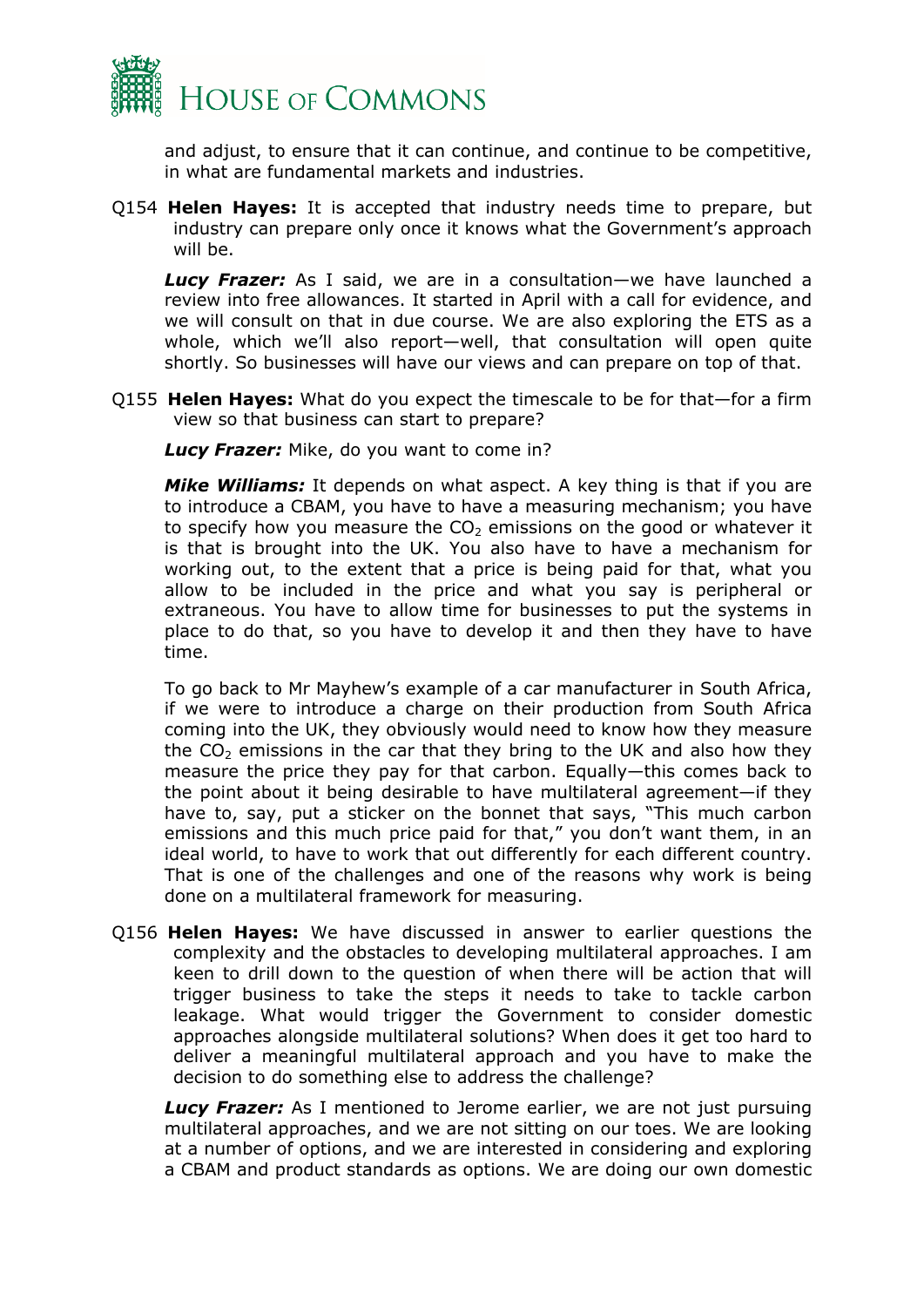

work—the carbon pricing and the ETS. We are exploring everything. We are not going to wait for a particular moment and say, "We have not got very far, so on x date in January, we are going to do x." We are exploring all options that are on the table.

Q157 **Helen Hayes:** My final question is again on the specifics of the timescale. It has been more than a year since the Climate Change Committee recommended that work begin on exploring either mandatory product standards or a CBAM. You have been clear that work is under way, but work could be under way for a very long time and still not result in a change in approach. When can we expect to see measures brought forward that will lead to action to address carbon leakage?

**Lucy Frazer:** You are seeing it at the moment. You are seeing progress on every single element of it. We will shortly be launching our ETS consultation. We already launched in December a call for evidence on the low-carbon goods. I set out that we have three or four calls for evidence out at the moment. We have to have those. Then we have to have consultations. Then we will build policy.

Q158 **Clive Lewis:** I know you say you have consultations and are looking at ETS, but there does not seem to be a sense of urgency, if I may be so bold. Given that we are looking at keeping temperatures under 1.5°C by 2030, it feels to me that there is a slightly laissez-faire, laid-back approach to this. My supplementary question would be on the fact that there does not seem to be a sense of urgency, given the deadlines we are looking at and according to the science we have signed up to. Has the Treasury considered anything other than fixes that involve market-based approaches? You did mention product assessments and so on. Is there anything else that the Treasury has looked at that goes beyond so-called market fixes, ETS and carbon-based market approaches to decarbonisation and imports?

**Lucy Frazer:** First, can I challenge your suggestion that we are being laissez-faire and are not sensing the urgency? I started off by mentioning, when I was asked what work we had done internationally, that we are leading, and have led over the course of our presidency of the G7, some of the work that has been kicked off internationally. We have ensured that we have private investment. The pledges made at COP mean that \$100 billion will be put forward by developed countries for the environment. Over 450 private financial institutions based in 45 countries across six countries, which are responsible for over \$130 trillion of assets, have committed to net zero by 2050 through the Glasgow Financial Alliance for Net Zero. The Treasury has done a significant amount of work through the Chancellor to ensure that we meet our climate objectives domestically and internationally. We are looking at a range of measures, as are other countries across the globe, and we are working with them on those measures. You are right that it is not just about taxation, although that is my portfolio. We committed to developing a detailed policy proposal on product standards. That began with a call for evidence on creating a market for low-emission industrial products. That was published on 6 December. It closes at the end of this month. We are progressing these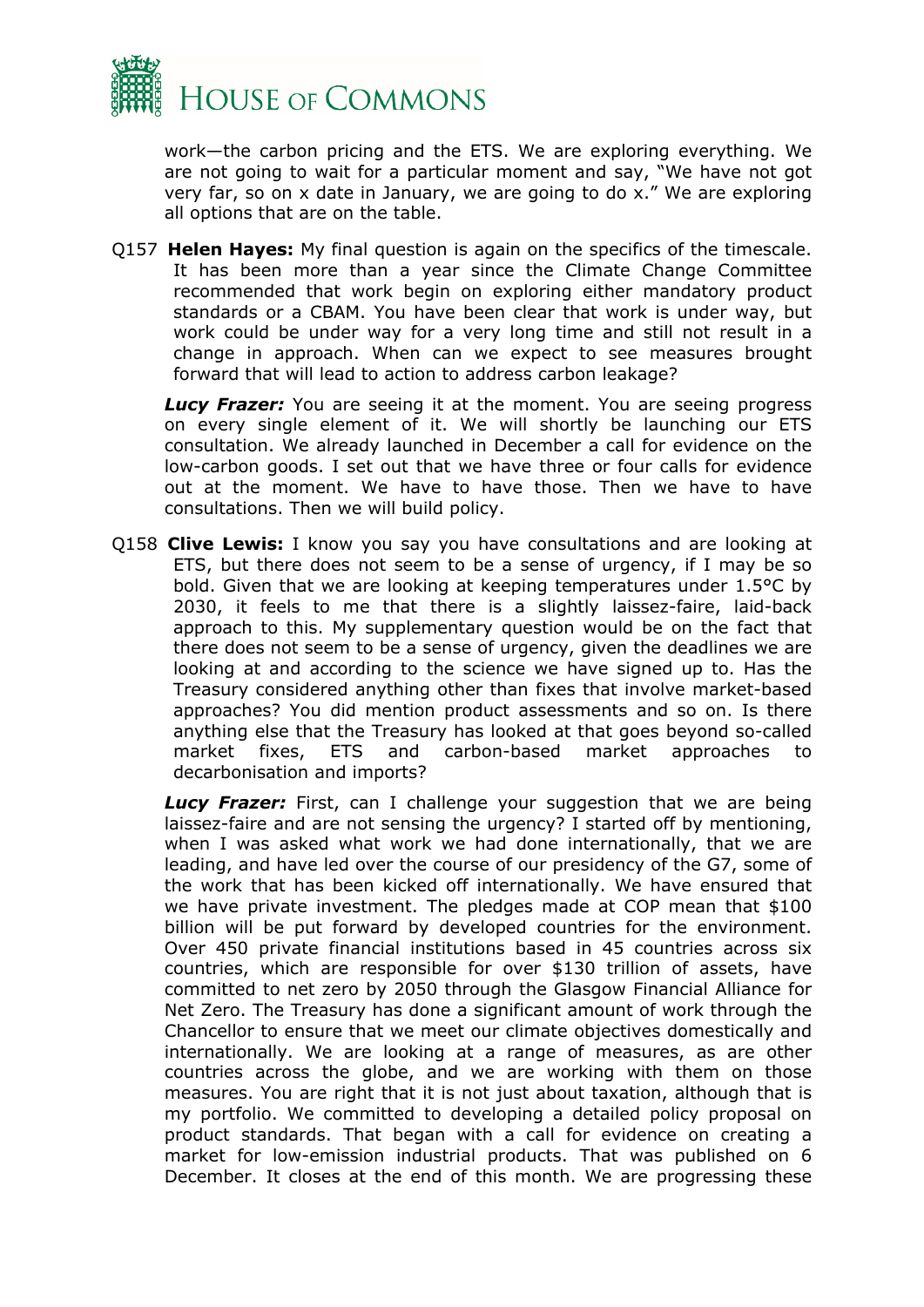

things, but they take time to develop and once they are developed, they are quite complicated.

I could take CBAMs for instance. You do not just develop a CBAM, as Mike said earlier. There are very complicated questions that you have to ask yourself in terms of what would need to be decided. That would include what sectors are covered, how we measure carbon emissions, how we ensure that the international measurement is the same across the globe, how we report on the carbon emissions, how we verify what people are saying about their carbon emissions, and how we ensure that we comply with WTO rules.

Q159 **Clive Lewis:** With all due respect, your Prime Minister 10 years ago, David Cameron, was hugging huskies a long time ago. You have been in Government for 10 years. How long does it take? We have known about the climate crisis for a considerable amount of time—for decades. You have been in power for 10 years.

**Lucy Frazer:** Clive, I think we are taking masses of action on the climate. You do not need to go into all the aspects, but this country is the largest producer of wind energy. We will be taking a whole range of action in relation to encouraging the private sector, which is going to invest £90 billion to support green energies and green products. We have got the investment bank that supports green initiatives. I do not think it is right to suggest that this Government are not taking action on climate change.

The Committee is asking me a very difficult question about how we negotiate and work globally to solve this international issue with countries that have different perspectives and views on climate change. We will have to measure and work very closely with them. That is not something that we can solve overnight, but I can assure you that it is something we are interested in looking at.

**Chair:** Thank you. We will get back to CBAMs with Robert Goodwill.

Q160 **Sir Robert Goodwill:** Thank you. We have seen in the recent turbulence in the gas markets that where the price of energy goes up and, in effect, a CBAM is taxing the energy embedded in a product, it affects some of the more vulnerable and low-income families. Have you done any modelling on this issue? What are your thoughts on how we protect lowincome families, given the products they will be buying? That includes food. Ammonium nitrate is packed full of carbon, or rather it is burned to make it.

*Lucy Frazer:* That is an interesting question because, of course, there is the risk that as you tax products, that tax is passed down to the consumer. This is a long-term project. We need to ensure that we bring in measures that combat the production of carbon and that that is maintained, and it is not a short-term issue for the moment—although your question, Robert, is on people's minds a lot at the moment, given the cost of living.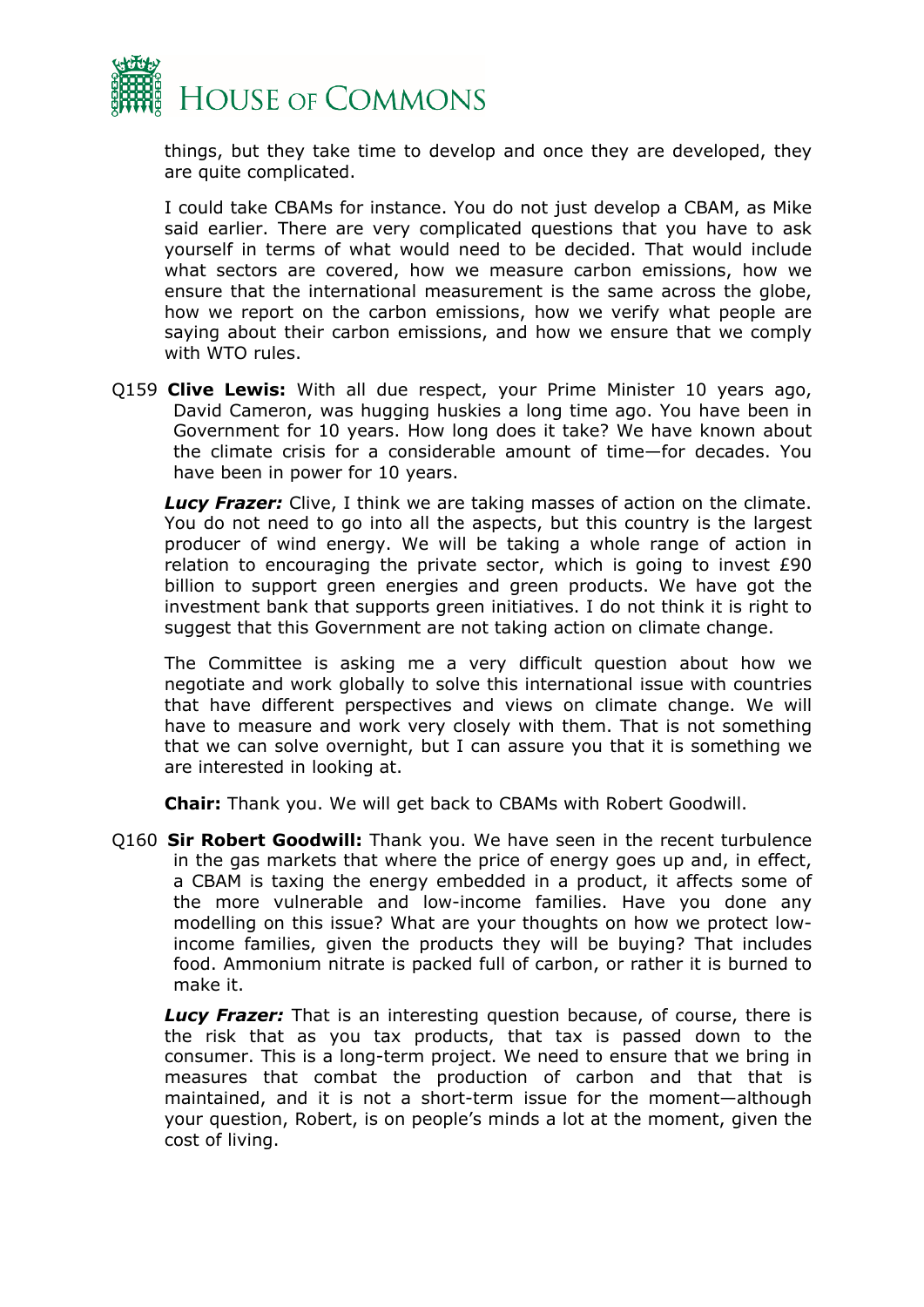

The Chancellor has taken separate measures on the cost of living. You will know what those measures are: the one on energy bills that he announced last month, and around the Budget the half a billion pounds for supporting vulnerable families. I think the Chancellor is very aware of the downstream impact of costs coming through. What we want to solve for is that businesses invest to ensure they are more carbon neutral in their production, and eventually that does not increase the cost of their production.

Q161 **Sir Robert Goodwill:** One group of people in an even more parlous financial situation than working families would be, I guess, Treasury Ministers looking at the deficit and the state of the public finances. Obviously, many of these taxes on carbon will feed through to inflation, which will feed through to benefits and pension increases. Also, the Government have a big procurement policy; they are buying lots of steel and concrete to build hospitals and so on. Have the Government done any modelling as to exactly what proportion of a proposed CBAM will actually be picked up by the Government and, thence, by the taxpayer?

*Mike Williams:* In reality, we have not got that far. As the Chair said at the start, the Government are looking at the CBAM; we haven't got to that. Of course, in considering introducing a new tax, we would try to work out not only who, up front, paid the tax, which would probably be the importer if you had the CBAM, but who would ultimately bear the burden of that tax. We do do distributional analyses.

Q162 **Sir Robert Goodwill:** Ultimately, it will be inflationary. When you have higher inflation, lots of other things happen to Government finance, in terms of borrowing ability and the index-linked increases that many people have been promised for a number of elections now.

How are we going to get people to vote for this? Turkeys tend not to vote for Christmas, and a lot of those policies will have an impact on individual voters. Are you hoping that you can persuade people that those are things that they need to vote for? I think we have quite a wide acceptance that climate change is an issue. Alternatively, will it be that basically all the main political parties will sign up to it and, therefore, it won't be a choice at an election but something that is pretty much a consensus and will be delivered whoever wins the election?

*Lucy Frazer:* You ask who is going to vote for this; I am not sure what we are voting for at the moment. There is not a policy on the table that we are asking people to vote for.

However, on the broader question about climate change—I think you are asking more broadly about climate change and its impact on the individual, in financial terms—I think there is an acceptance across the board, including politically, that, absolutely, we must deal with climate change. It is a challenge that is facing us as a world, and we must deal with it.

I would not assume that there are no economic benefits to tackling climate change; there are some. For example, if we, as a nation, are at the cutting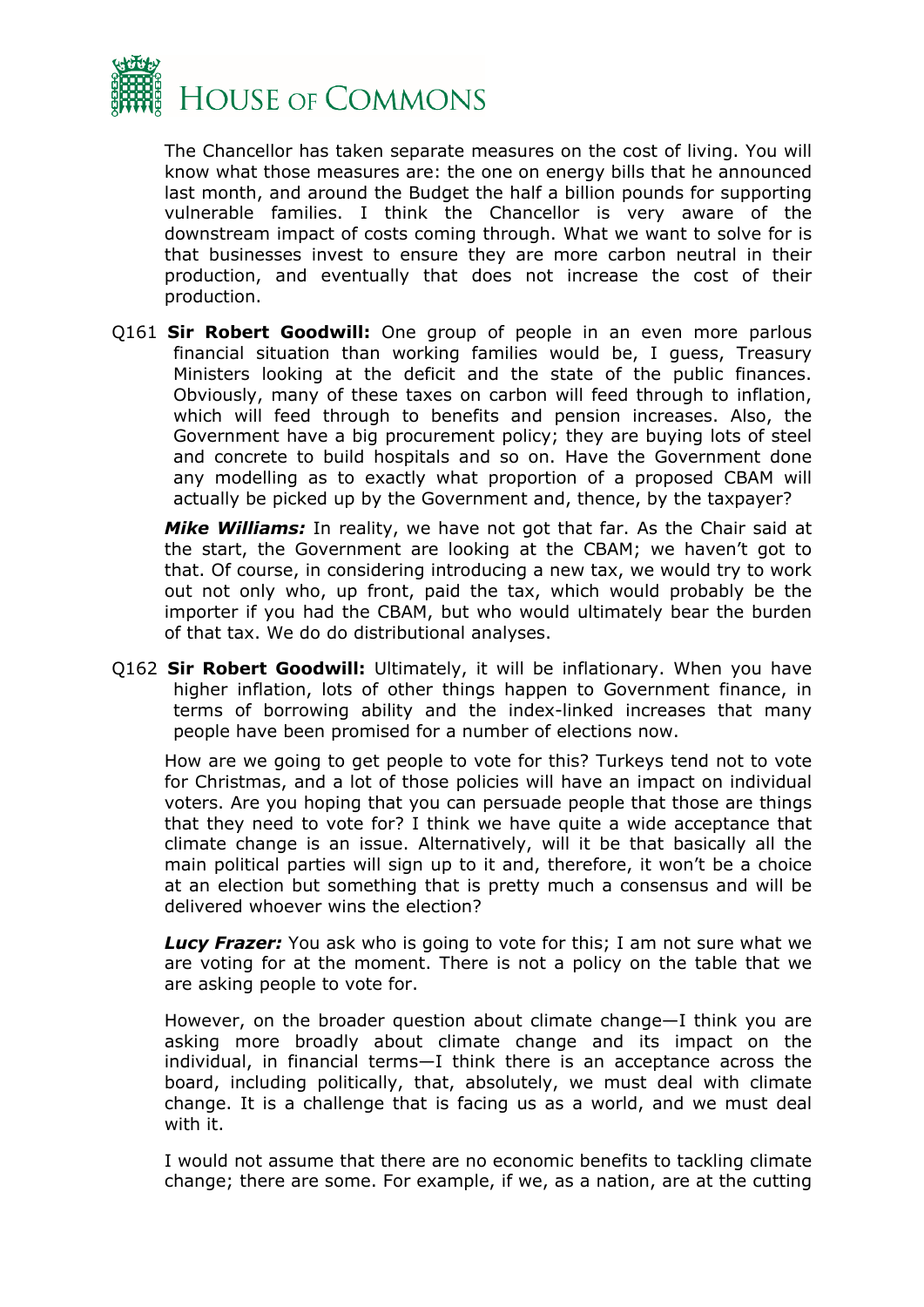

edge of technologies that help to reduce carbon, that brings investment and jobs to this country. It is not a zero-sum game; it could be a win-win.

Q163 **Sir Robert Goodwill:** So, if we make aluminium from nuclear energy, we will be in a good position to export aluminium around the world, against people burning coal?

*Lucy Frazer:* That is one possibility.

Q164 **Sir Robert Goodwill:** Understood. One concern being raised is the impact that the CBAM may have on developing countries. Some developing countries rely disproportionately on things like iron ore and coal. Have the Government looked at how some of those impacts could be mitigated, or is it a case of "They will be hung out to dry, and there's not much that we can do about it"?

*Lucy Frazer:* There would really be two options if we did bring in a CBAM. One would be to exclude developing countries, and another would be—as I think the EU is proposing—to support developing countries to ensure that they bring their standards up to the standard that we expect. That could be supporting them in technical production or in developing their own industries to our standards. Of course, we will have to look at those things in due course.

Q165 **Sir Robert Goodwill:** Finally, the EU seems to be content that if it brings in a scheme, it will be WTO compliant, but I suspect there will be others around the table at the WTO who might have other views. What level of risk is there that any scheme that we introduced, either unilaterally or among a number of rich countries, might well be challenged by other countries and found to be, in effect, a trade tariff—a barrier to trade?

*Lucy Frazer:* If we were to introduce the scheme, we would, obviously, take legal advice on it and ensure that it was in line with our international obligations.

**Sir Robert Goodwill:** Thank you.

Q166 **Ian Levy:** Good afternoon, Minister. Thank you for joining us today. The questions that I have this afternoon are on the proposed EU CBAM.

Could you outline for us what the Government are doing to understand the potential impacts of the proposed EU CBAM on the UK?

**Lucy Frazer:** We are following the development of the EU CBAM very closely. Obviously, that might have an impact on UK exporters and manufacturers. I know Mike talks to his counterpart in the EU about that— I am sure that if he wants to come in, he can.

We would expect the EU to take our ETS into account. Of course, our scheme is modelled on their scheme. If we were doing everything that they were doing under their scheme and the price were similar, we would expect them to take our own scheme into account when they bring in their CBAM.

Q167 **Ian Levy:** Mike might be able to follow up in answer to the next question,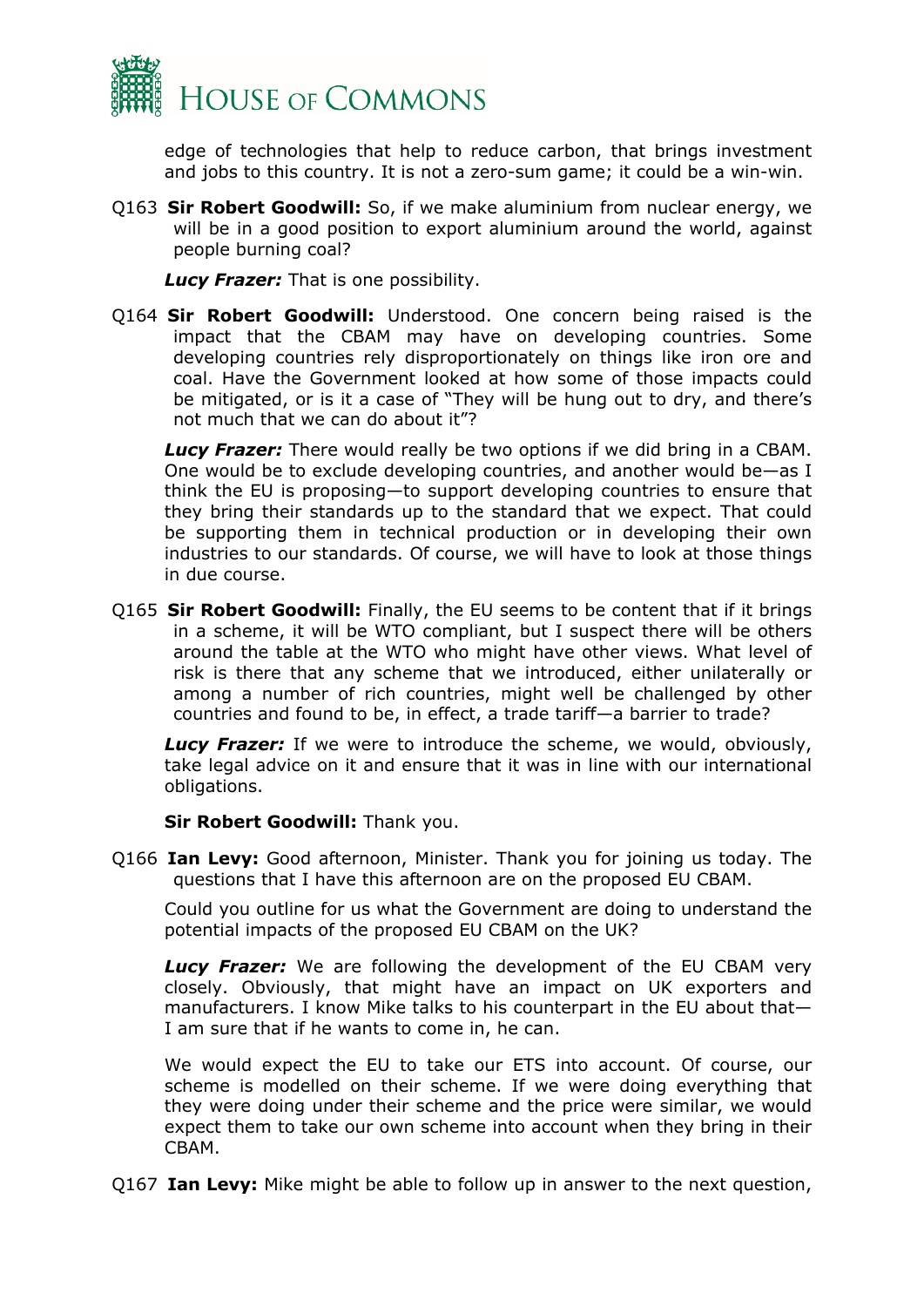

which is what engagement have you had with the EU since October? What future engagement is planned?

*Mike Williams:* In the spirit of being neighbours, because the UK and EU are very interested in this, we talk to the Commission about quite a lot of the international tax agenda, for example. We also talk to countries that are member states of the EU, because plainly the CBAM will not pass unless the member states sign up to it.

The sort of things we have talked to them about are the WTO compatibility, which was mentioned just now and is clearly a very important issue. Just as the UK would have to abide by its international obligations, so would the EU—they are basically similar obligations. There is a question about how we do the measuring and how far you go with the measuring. If you do not want to grind exceedingly small, you have got to have some sort of de minimis or point at which you stop.

If different countries have a different point, then the manufacturer of the goods is faced with coping with different tracking for different countries. And then there are the wider sectors. Why has the EU gone initially for the sectors that it has gone for in its proposed directive?

Q168 **Ian Levy:** My final question is what steps are needed to link the UK and the EU ETS scheme? What progress has been made on that?

*Lucy Frazer:* I will give way to Mike in relation to progress, but under the trade and co-operation agreement the UK and the EU agreed to co-operate on carbon pricing and included in that giving consideration to linking their respective carbon pricing schemes. In our net zero review, which we published in October, we said that we remained open to the possibility of linking the schemes, but we are not yet at that point. Do you want to come in on any specifics, Mike?

*Mike Williams:* It is then a question of mechanics. If you are linked, then how do you ensure there isn't a double charge, say, if you pay in one country and it is then moved into the UK, or the other way around? That is the main issue. If you are not linked but in effect you are trying to do the same thing by different means, why should we necessarily adopt the same mechanism, and how do you avoid double taxation—double charges—even within that system?

Q169 **Ian Levy:** So you have safeguards built into that as well?

*Mike Williams:* Yes. In a sense, that is a challenge that the international tax system has to cope with at the moment. Sometimes you address it by exemption, and you say that because tax is likely to have been paid somewhere else you do not need to do anything in the UK. In other circumstances, you say, "Well, we're not satisfied with that so we will charge you in the UK, but we will give you credit for the foreign tax." So, there are precedents that we can draw on, whether we are linked to the ETS or not.

Q170 **Valerie Vaz:** Minister, I hope you are still okay for time. I have some short questions about organisation and where the policy sits in different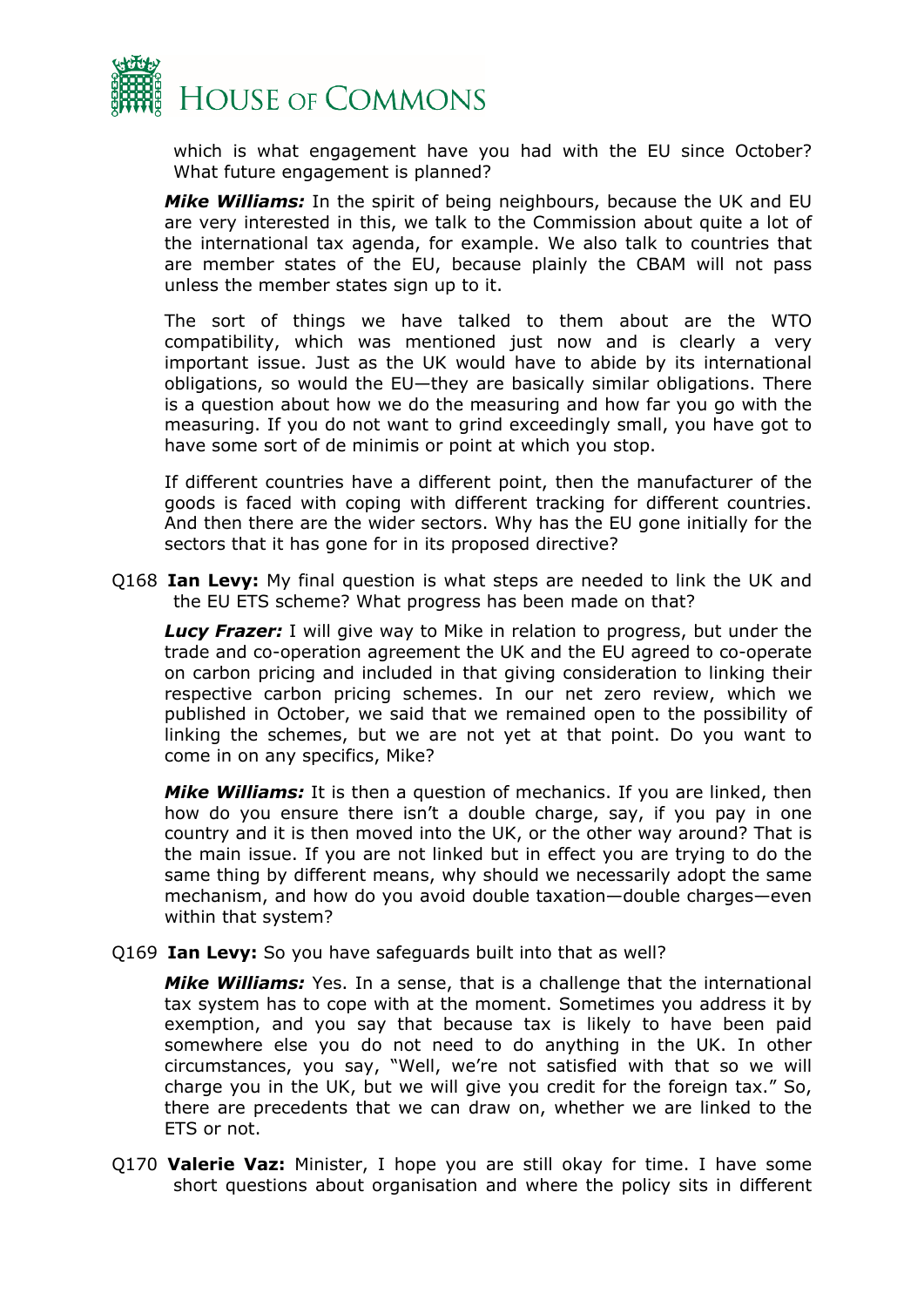

teams. We know that the Treasury has about 13 directorates. Is there a specific team working on anti-carbon leakage policy? Where does that sit and in which directorate?

*Mike Williams:* We have more than one team working on this. I have, for example, an environment and transport tax team in my business and international tax directorate. Our international directorate is obviously very closely involved as well, and they have a team that deals with trade. As we discussed very early on, if public expenditure is involved, obviously we would talk to the teams in our public spending groups. They were heavily involved in the green aspects of the spending review. So quite a lot of teams are involved.

You see that in other countries as well. If you look at the work we did through the OECD on a global minimum tax, say, that was basically tax functions in each country. A challenging aspect of all this is that you get far more interest. You can see that if you talk to the commission. Various of their directorates general—tax, economics, environment—are involved in this. Similarly, at the OECD, it was only tax that did the global minimum tax, but it requires the economics group—to determine what price of carbon you are supposed to be aiming for—and also involves their environmental people and their tax people. I think that is one of the key challenges that all countries face.

EU member states face slightly bigger challenges because the EU has trade competence, whereas we have trade on the same floor in our Treasury building as tax.

Q171 **Valerie Vaz:** I am smiling because I was watching "Yes Minister" last night when I should have been reading about this, so I am still not quite sure whether you have actually got a dedicated team working on this specific topic. It sounded like you were saying that little groups of people go into lots of different areas, but do you have a small or large team for this? How many are in the team working specifically on anti-carbon leakage policy?

*Mike Williams:* We have people across different teams because some of it is tax and some of it is trade, because of the tariff. If you did do a CBAM, you would also have issues around what you spent the money on, and that would involve more teams as well.

*Lucy Frazer:* May I build on that? The Treasury is responsible for economic policy, strategic oversight of the tax system and any secondary legislation that will result in tariffs, but BEIS is responsible for UK climate policy, including industrial decarbonisation, and Trade is responsible for trade agreements. You are asking what we have, and of course, we can answer that, but there will be other teams in other Departments who are equally doing that.

Q172 **Valerie Vaz:** Minister, you are extremely clever; you have anticipated my next question: how do you pull it all together? You have BEIS and International Trade, so how do you work across the three, on the three different policies?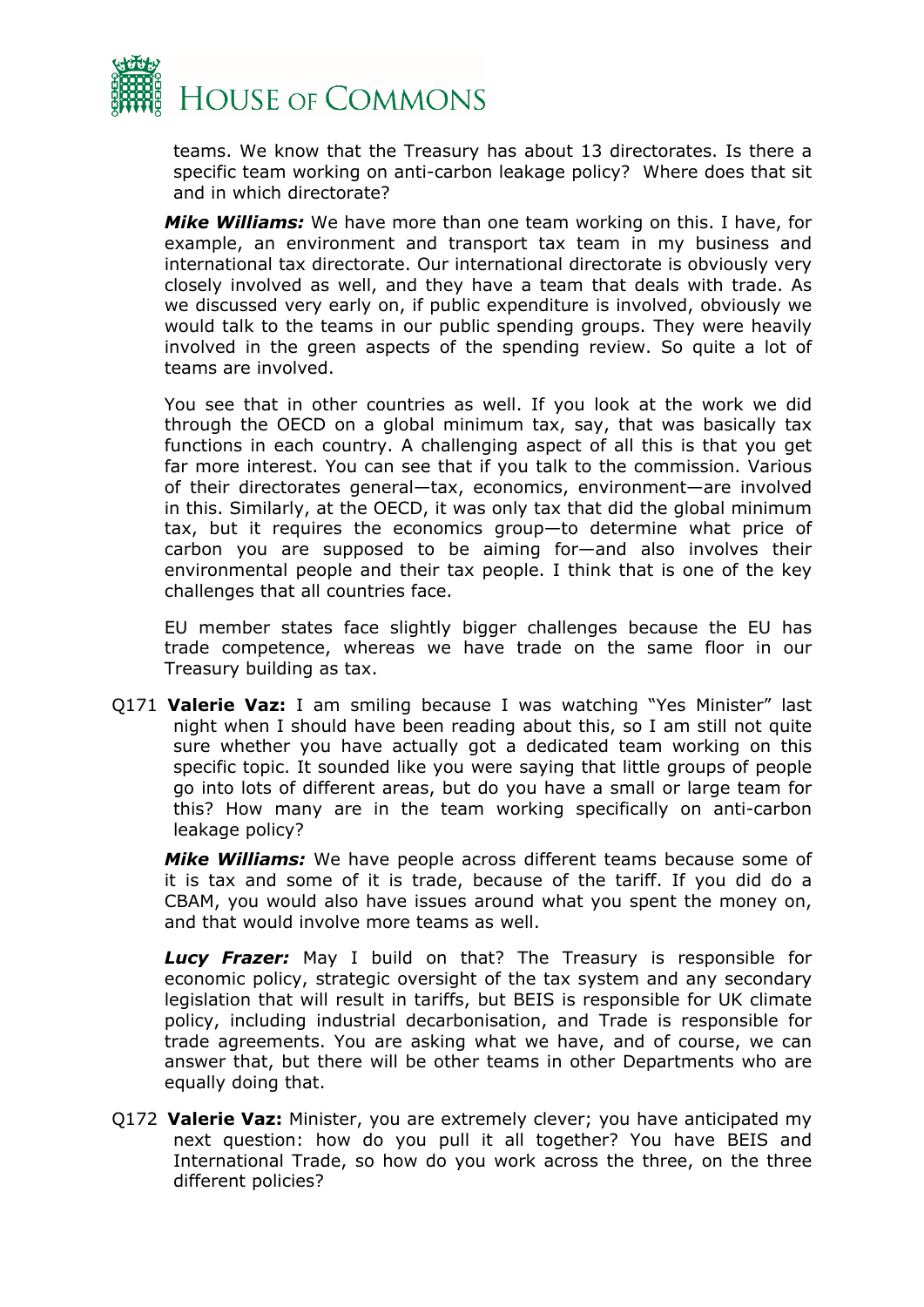

*Lucy Frazer:* As we do with anything and everything. I am regularly in subcommittees of the Cabinet discussing a range of cross-Government issues. As I said, in the work that we have done on the ETS, I have worked very closely with BEIS and Greg Hands. Only a number of weeks ago, I was in a climate action and implementation committee with all the key players from the Department—there were probably seven or eight Departments represented at that, led by Alok Sharma—and of course, there is the climate action strategy committee chaired by the Prime Minister. This is not novel; this is not the only area where there is cross-Departmental interest. Most areas of Government have a need to work cross-Departmentally.

Q173 **Valerie Vaz:** I accept that; I am trying tease out exactly how it is working. I think the question earlier was: are we going to make our deadline when we look at everything? It is really to find that out. Who is actually overseeing this policy? In terms of Cabinet committees, is it the climate action committee or is it global Britain? Do you sit on either of those?

*Lucy Frazer:* I have been to the climate action and implementation committee meetings. I am not going to stray into—I do not always know what they are called when I go to them, so I am not sure whether I have gone to the global Britain meetings, but I do not want to say that I have not because I might have done, or how that, indeed is—yes.

Q174 **Valerie Vaz:** Will you let us know?

*Lucy Frazer:* Yes. What exactly is your question?

**Valerie Vaz:** Is it the climate action committee or the global Britain committee?

**Lucy Frazer:** Okay. I can tell you I have been to the climate action one. I will investigate the global Britain one.

Q175 **Valerie Vaz:** Turning to freeports, clearly they do not come within normal tax and customs rules, or they are just about to be set up, so how are they going to fit in in terms of all these environmental regulations? Are they going to be exempt from them? Will all the good work that the Government are doing be outside it when freeports are set up? Will they still be subject to the framework?

*Lucy Frazer:* That is something that we would have to consider if we brought in some legislation.

Q176 **Valerie Vaz:** Will you do that? Otherwise, as I said, the good work that is being done might be undone.

*Lucy Frazer:* Of course that is something that we would look into and consider.

**Dr Offord:** The net zero review concludes that the Treasury—

*Lucy Frazer:* Can I mention one point to Valerie that I forgot? Officials co-write all the papers for the committees, so if we had a joint committee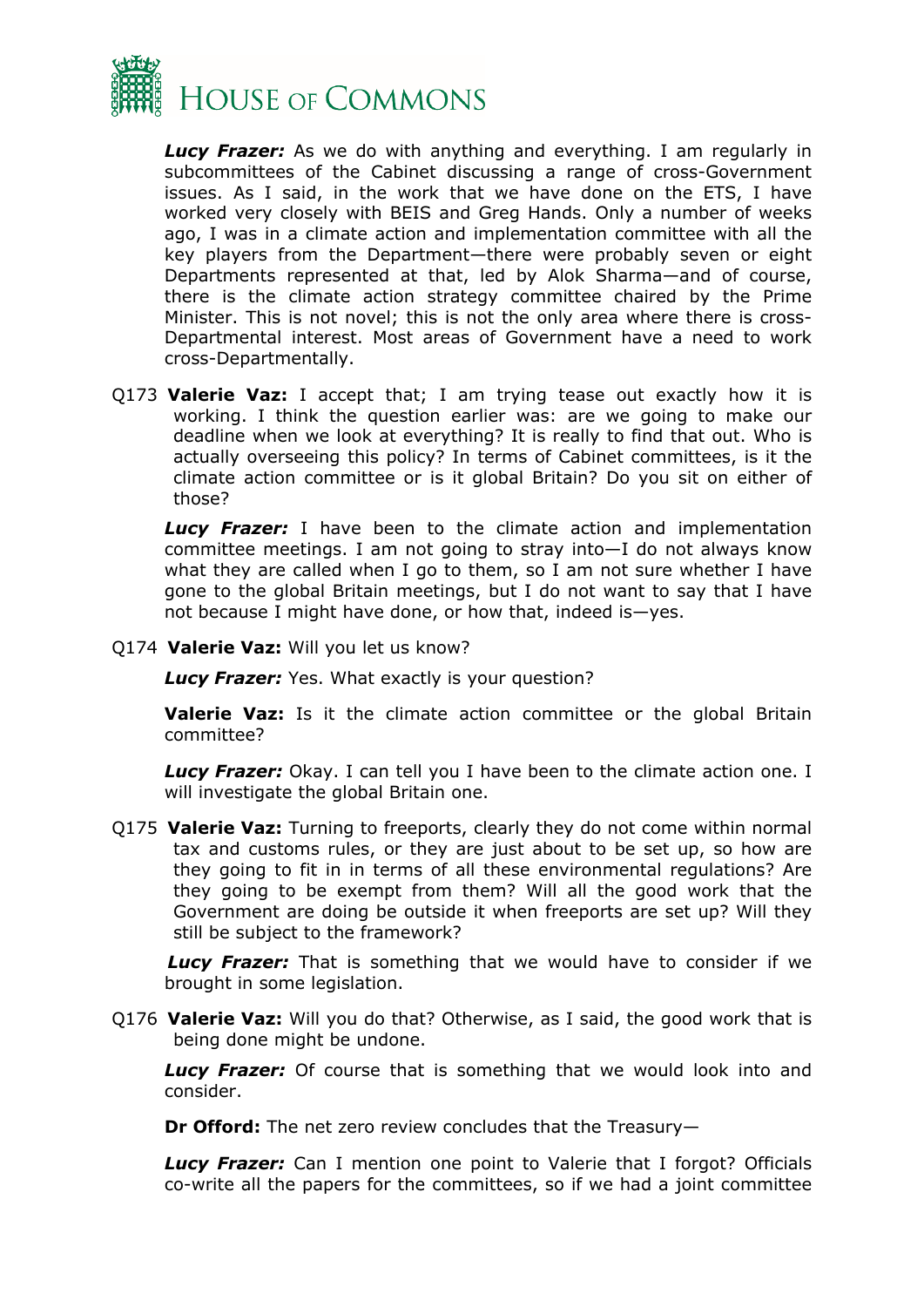

meeting, or indeed a larger, wider one, we would be working very closely with BEIS at official level, as well as at a ministerial level, in order to make sure that we were joined up. Sorry, Matthew.

Q177 **Dr Offord:** The net zero review concludes that the Treasury will develop its understanding of different policy responses to the risks of carbon leakage. How will you in the Treasury be taking that work forward and what is the timescale for the work?

*Lucy Frazer:* I think that means everything that we have been discussing: the potential for a CBAM or product standards, the work on the ETS, or the carbon pricing system that we have got in. We are taking all those actions forward actively, and they are running to different timescales. We recognise, as Clive mentioned earlier, that this is not something where we can just sit on our hands. We are doing this in order to bring down and meet our carbon targets, which we have committed to in legislation and that we are on track to deliver. It is all part of that ambition to hit those targets.

Q178 **Dr Offord:** Are there staff specifically tasked with that work, or would it be individuals who are engaged on other projects at the same time?

*Mike Williams:* I think it will be a bit of both, not least to create the linkage. Some people will be focusing on CBAMs. Some of the people who work for me work primarily on CBAMs. There are also people looking at the tariffs aspect of this. There are other people who need to see how whatever we did on this would fit together with other things that we might be doing at the time and, more necessarily and inevitably, with what we have already got. We would then bring them in. If you do x, how do you make sure that it interacts with this thing that you already have—y—when you introduce it? That again is a reason for consulting because you cannot be sure that you would spot all the interactions. The consulting gives stakeholders a chance to flag things that they are bothered about.

Q179 **Dr Offord:** What would be a ballpark figure for the number of people who would have some input into this—maybe not full time, but at least some input?

*Mike Williams:* Given the importance of this, I would say over 100, but in a sense it is back to the measuring problem. Where do you draw the line at the de minimis? It is difficult to say with any accuracy.

Q180 **Dr Offord:** That's fine. My final question is whether the Treasury plans to issue a policy paper accompanying the impact assessment on the relative merits of a potential UK carbon border adjustment mechanism.

*Lucy Frazer:* I think we said at the outset that we were interested in this work, and we will keep you updated.

Q181 **Dr Offord:** Will that be this year?

*Lucy Frazer:* We will keep you updated.

**Dr Offord:** I have to leave it at that.